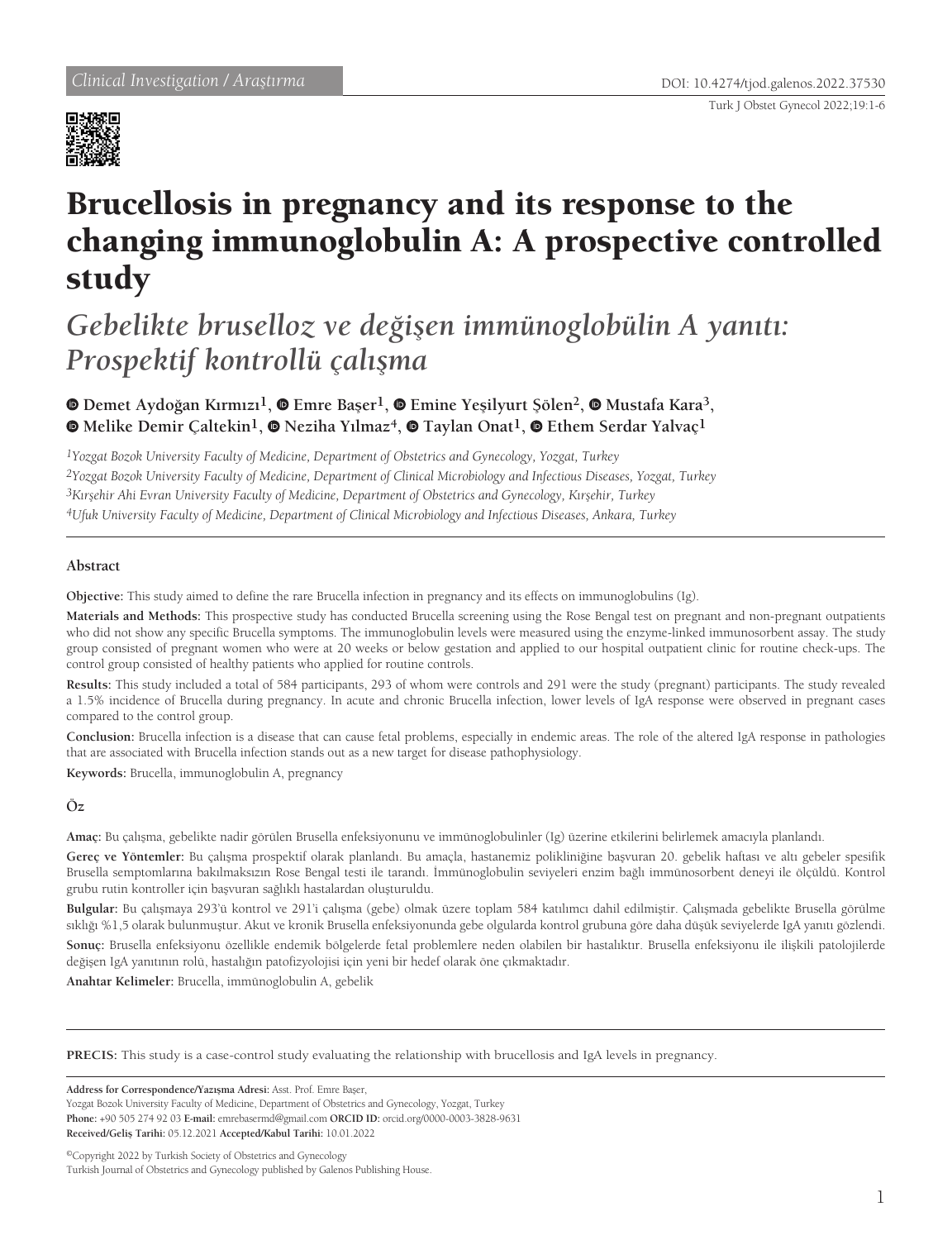# Introduction

Brucellosis in pregnancy is a rare disease that is associated with various obstetric complications. Unpasteurized dairy product consumption, especially raw milk, soft cheese, butter, and ice cream, is the most common mode of transmission $(1,2)$ . Human-to-human transmission due to blood transfusion, tissue transplantation, breastfeeding, sexual contact, congenital transmission, and hospital infection has also been reported in rare cases<sup>(3-6)</sup>. Brucellosis is an important health problem in endemic areas, such as South and Central America, India, the Mediterranean basin, the Balkans, and the Middle East. Turkey is among the endemic regions with an incidence of 25.7 cases per  $100,000$  population<sup> $(7)$ </sup>. Brucellosis is rare in pregnancy, with an incidence in endemic areas from 1.3% to 12.2%  $3-5^{(8-10)}$ . Existing studies have examined brucellosis based on the collected data from the general population. Brucellosis in pregnancy is a rare condition, and most brucellosis cases are detected due to suspicions based on clinical findings. Brucellosis typically presents with an insidious onset of fever, malaise, night sweats (associated with a strong, peculiar, and musty odor), and arthralgia<sup>(11)</sup>. Pregnancy-specific findings are unclearly defined. However, the disease is stated to be associated with abortion, premature delivery, intrauterine fetal demise, congenital malformations, neonatal death, and low birth weight<sup>(12)</sup>.

Demonstrating different specific classes or subclasses of antibody response in brucellosis has been suggested as useful in disease diagnosis and prognosis, as well as elucidating the differences between acute and chronic stages of brucellosis<sup>(13,14)</sup>. Patients with acute brucellosis have elevated Brucella-specific immunoglobulin (Ig) M alone. Patients with chronic brucellosis have elevated IgG and IgA antibodies only<sup>(15,16)</sup>. Changes in maternal immune regulation are observed during pregnancy. These changes do not constitute a case of generalized immunosuppression; however, they may include selective suppression and modulations. The process radically affects progesterone and estrogen, of which the levels change during pregnancy. Progesterone inhibits the synthesis of nitric oxide and tumor necrosis factor  $\alpha$  by macrophages by causing Th2 polarization. At the beginning of pregnancy, a relatively strong Th1 response occurs, which provides the required inflammatory environment for implantation. These interactions determine the effect of some developing infections during this period in the fetus. However, the relationship between Brucella infection and pregnancy is unclearly known. This study attempted to evaluate specific IgM, IgG, and total IgA levels and obstetric results by performing Brucella screening in the first and second trimester in pregnant women who did not have any specific symptoms and applied to the hospital for routine control. This study aimed to evaluate the changing immune parameters, especially IgA levels, in brucellosis and contribute to the literature on this subject.

#### Materials and Methods

This study was prospectively conducted at Yozgat Bozok University Faculty of Medicine, Department of Obstetrics and Gynecology. The study group consisted of pregnant women who were at 20 weeks or below gestation and applied to our hospital outpatient clinic for routine check-ups. Patients under 20 weeks of age were included in the study to detect complications that are associated with early pregnancy. The control group consisted of non-pregnant patients between the ages of 18 and 40 years. Individuals with hypertension, diabetes, cancer with hematological and rheumatological diseases, and acquired immunodeficiency syndrome that may cause immunosuppression, as well as those who used drugs, such as glucocorticoids, were excluded from the study. Data on potential risk factors for brucellosis, including age, rural area residence, socioeconomic status, contact with animals, consumption of raw and pasteurized milk, and previous intrauterine fetal death, were collected through individual interviews before the study. Additionally, patients' body mass index (BMI), gravida parity, gestational age, systemic diseases, and used medications were recorded. Pregnancy loss that occur at  $\leq$ 20 gestational weeks was defined as abortion, whereas >20<sup>th</sup> gestational week as in utero fetal death. Following that, blood samples were collected from the patients. All epidemiological, obstetric, clinical data, pregnancy outcome and newborn evaluations, and all laboratory results were recorded in a standardized manner. Patients with brucellosis were treated with cotrimoxazole or rifampin for at least 4 weeks.

Ethics committee approval 2017-KAEK-189\_2018.02.27\_01 and written consent from all participants were obtained.

# **Laboratory Evaluation**

Blood samples are taken from the patients for serological tests and their serums were separated. The Rose Bengal tests and Coombs tests, which are used in the serological diagnosis of brucellosis from the obtained serum samples, were immediately studied, and the serum samples were stored at -20 ˚C until enzyme-linked immunosorbent assay (ELISA) tests were used to conduct ELISA IgG, IgA, and IgM studies.

The Rose Bengal test (Biomedica, Turkey), Brucella Agglutination test with Coombs (Red Cell Biotechnology, Turkey), and Brucella IgM, IgA, and IgG (Novatec, Germany) tests by ELISA were studied with patient sera. Agglutination formation in the Rose Bengal test, titrations of 1/160 and above in the Coombs test, and Brucella IgM and IgG values of >11 Nova Tec Units (NTU) in the ELISA method were evaluated as positive.

#### **Statistical Analysis**

Statistical analysis was conducted using the Statistical Package for the Social Sciences program (version 20, SPSS, Chicago, IL). Data were expressed as mean ± standard deviation and percentages. Data distribution was assessed using the Kolmogorov-Smirnov test. With non-parametric numerical data, the Mann-Whitney U test was conducted, whereas the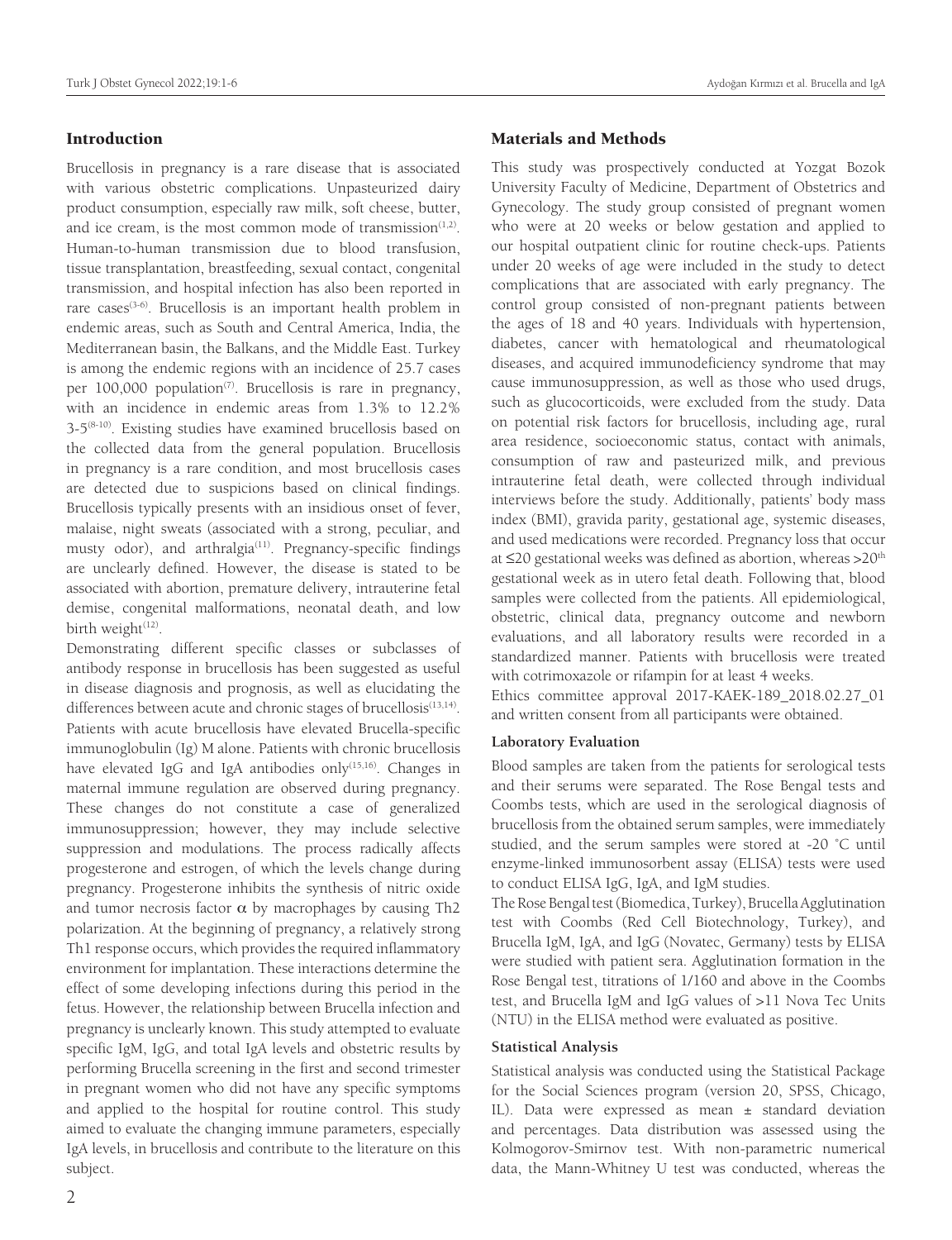Student t-test for parametric numerical data. Triple comparisons were made via the employment of the Kolmogorov-Smirnov test. Categorical data were compared using the chi-square test. P-values of <0.05 were accepted as statistically significant.

#### Results

This study included a total of 584 participants, of whom 293 were controls and 291 were the study (pregnant) participants. The mean age of the pregnant women was 27.3±6 years, and the mean BMI was  $26.4\pm5.1$ . The mean abortion was  $0.2\pm0.6$ . The mean age of the control group was 27.5±5.6 years and the mean BMI was  $26.2\pm4.8$ . The mean abortion was  $0.2\pm0.7$ , without statistically significant differences between the groups' mean values (p>0.05). Additionally, 48.5% of the pregnant women and 50.2% of the control group lived in rural areas, without significant differences between the groups (p>0.05). Moreover, no significant differences were found in the use of pasteurized milk between the groups (p>0.05). The mean week of gestation at the time of examination of the pregnant women was 11±3.7. Table 1 shows the demographic characteristics of the participants.

IgM results were positive in 16 (2.7%) participants, of whom 10 (3.6%) were pregnant and 6 (2.1%) were from the control group, without statistically significant differences between the groups (p=0.412). Additionally, 25 (4.3%) participants had positive IgG, of whom 10 (3.6%) were pregnant and 15 (5.3%) were from the control group, without significant differences in the results ( $p=0.148$ ). The IgA result was  $1.42\pm0.56$  in pregnant women and 1.52±0.9 in the control group, without significant differences between the groups (p=0.612). The IgA concentration result was 8.46±4.77 in pregnant women and 10.47±6.27 in the control group, with significant differences between the groups (p<0.001) (Table 2).

IgA results and concentrations are shown in Table 3. Among the patients who had never encountered the disease, with negative IgM and IgG, a significantly lower IgA concentration was found

**Table 1.** Demographic characteristics

|                                                                                                                                                       |                          |                          | <b>OR</b>                | 95% Cl                   |                          |                          |  |
|-------------------------------------------------------------------------------------------------------------------------------------------------------|--------------------------|--------------------------|--------------------------|--------------------------|--------------------------|--------------------------|--|
|                                                                                                                                                       | Control group            | Study group              |                          | Lower                    | Upper                    | p-value                  |  |
| Age (years)                                                                                                                                           | $27.5 \pm 5.6$           | $27.3 \pm 6$             | 0.49                     | $-0.82$                  | 1.11                     | 0.559                    |  |
| BMI $(kg/m2)$                                                                                                                                         | $26.2 \pm 4.8$           | $26.4 \pm 5.1$           | 0.42                     | $-0.95$                  | 0.71                     | 0.954                    |  |
| <b>Gestational</b> weeks                                                                                                                              | $\overline{\phantom{a}}$ | $11\pm3.7$               | $\overline{\phantom{a}}$ | $\overline{\phantom{a}}$ | $\overline{\phantom{a}}$ | $\overline{\phantom{a}}$ |  |
| Parity                                                                                                                                                | $0.9 \pm 1$              | $0.9 + 1$                | 0.08                     | $-0.14$                  | 0.19                     | 0.642                    |  |
| Abortion                                                                                                                                              | $0.2 \pm 0.7$            | $0.2 \pm 0.6$            | 0.06                     | $-0.12$                  | 0.10                     | 0.625                    |  |
| Region of residence, n (%)                                                                                                                            |                          |                          | 1.06                     | 0.76                     | 1.48                     | 0.678                    |  |
| Rural                                                                                                                                                 | 147(50.2)                | 141(48.5)                | $\overline{\phantom{a}}$ | $\overline{\phantom{a}}$ | $\overline{\phantom{a}}$ | $\overline{\phantom{a}}$ |  |
| Urban                                                                                                                                                 | 146(49.8)                | 150(51.5)                | $\overline{\phantom{a}}$ | $\overline{\phantom{a}}$ | $\overline{\phantom{a}}$ | $\overline{\phantom{a}}$ |  |
| Use of pasteurized milk, $n$ $(\%)$                                                                                                                   | $\overline{\phantom{a}}$ | $\overline{\phantom{a}}$ | 0.84                     | 0.60                     | 1.18                     | 0.364                    |  |
| No                                                                                                                                                    | 122(41.6)                | 132(45.4)                | $\overline{\phantom{a}}$ |                          |                          |                          |  |
| <b>Yes</b>                                                                                                                                            | 171(58.4)                | 159(54.6)                | $\overline{\phantom{a}}$ | $\overline{\phantom{a}}$ | $\overline{\phantom{a}}$ | $\overline{\phantom{a}}$ |  |
| Unless otherwise specified, results are presented as mean ± SD. CI: Confidence interval, BMI: Body mass index, OR: Odds ratio, SD: Standard deviation |                          |                          |                          |                          |                          |                          |  |

|  | Table 2. Participants' immunoglobulin levels and results |  |
|--|----------------------------------------------------------|--|
|  |                                                          |  |

|                                                                                                                                                                                                                                                                                                                                                                          | All patients    | Control group            | Study group              | p-value                  |  |  |  |
|--------------------------------------------------------------------------------------------------------------------------------------------------------------------------------------------------------------------------------------------------------------------------------------------------------------------------------------------------------------------------|-----------------|--------------------------|--------------------------|--------------------------|--|--|--|
| IgG result, $n$ $(\%)$                                                                                                                                                                                                                                                                                                                                                   |                 | $\overline{\phantom{a}}$ | $\overline{\phantom{a}}$ | 0.148                    |  |  |  |
| Negative                                                                                                                                                                                                                                                                                                                                                                 | 559 (95.7)      | 268(94.7)                | 270 (96.4)               | $\overline{\phantom{a}}$ |  |  |  |
| Positive                                                                                                                                                                                                                                                                                                                                                                 | 25(4.3)         | 15(5.3)                  | 10(3.6)                  |                          |  |  |  |
| IgM result, $n$ $(\%)$                                                                                                                                                                                                                                                                                                                                                   |                 |                          |                          | 0.412                    |  |  |  |
| Negative                                                                                                                                                                                                                                                                                                                                                                 | 568 (97.3)      | 277(97.9)                | 270 (96.4)               |                          |  |  |  |
| Positive                                                                                                                                                                                                                                                                                                                                                                 | 16(2.7)         | 6(2.1)                   | 10(3.6)                  |                          |  |  |  |
| IgA                                                                                                                                                                                                                                                                                                                                                                      | $1.47 \pm 0.75$ | $1.52 \pm 0.9$           | $1.42 \pm 0.56$          | 0.612                    |  |  |  |
| <b>IgA</b> Concentration                                                                                                                                                                                                                                                                                                                                                 | $9.43 \pm 5.63$ | $10.47 \pm 6.27$         | $8.46 \pm 4.77$          | < 0.001                  |  |  |  |
| $\sim$ . The second contract of the second contract of the second contract of the second contract of the second contract of the second contract of the second contract of the second contract of the second contract of the sec<br>$\frac{1}{2}$ , and $\frac{1}{2}$ , and $\frac{1}{2}$ , and $\frac{1}{2}$ , and $\frac{1}{2}$ , and $\frac{1}{2}$ , and $\frac{1}{2}$ |                 |                          |                          |                          |  |  |  |

Unless otherwise specified, results are presented as mean  $\pm$  SD. Ig: Immunoglobulin, SD: Standard deviation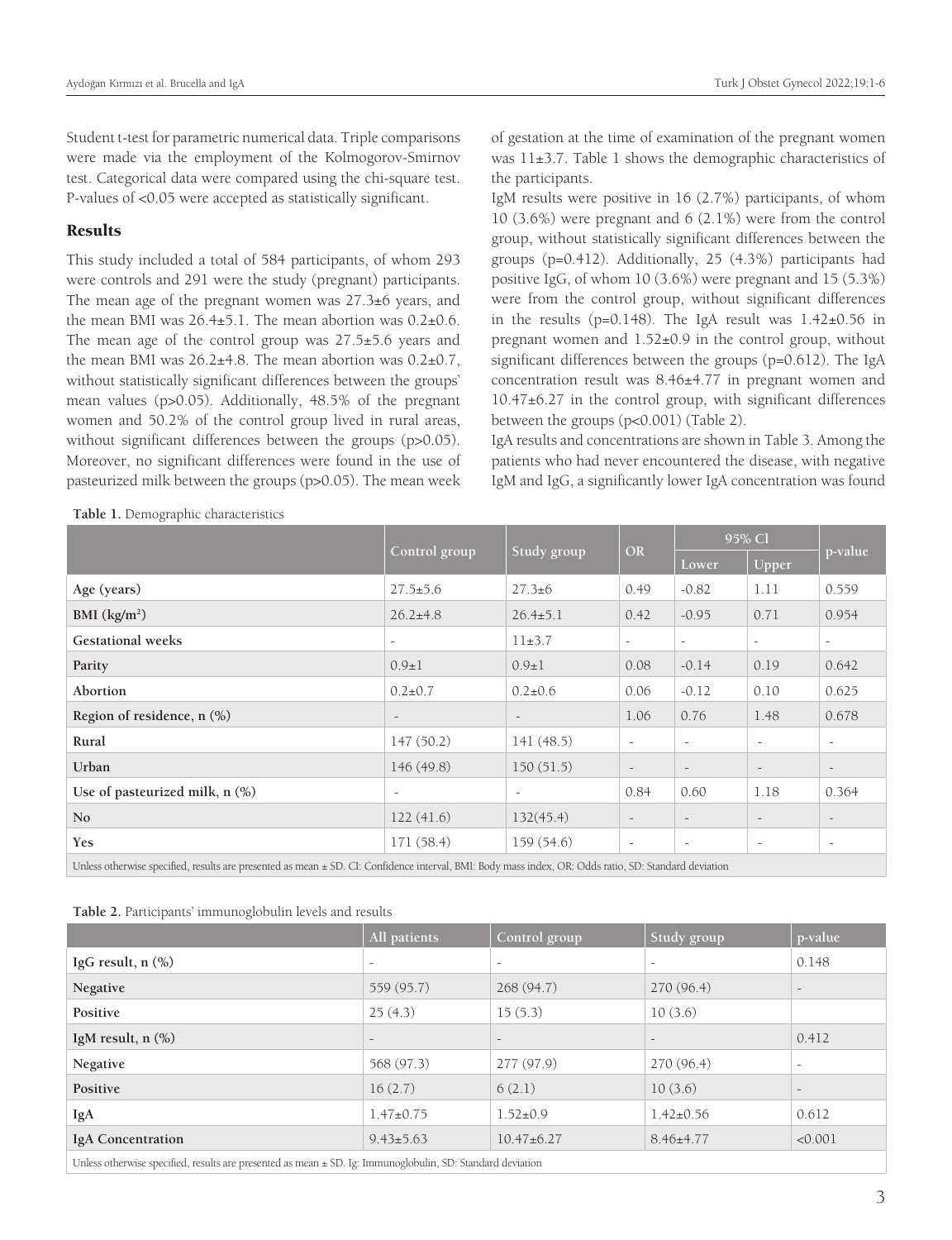in pregnant women than in the control group (p<0.001). The IgA concentration of the pregnant women who had the disease, with positive IgG and negative IgM, was lower than the control group, but without statistically significant differences between the groups (p=0.086). IgA concentrations in patients with positive acute infections (IgM positive) were lower in pregnant women than in the control group; however, no significant differences were found between the groups (p=0.233). Three patients were found to be both IgG and IgM positive, of whom two were pregnant and one was from the control group (data not shown). Table 4 shows the IgA results of patients with positive Coombs test. Accordingly, no statistically significant differences were found between the groups; however, IgA concentrations were increased as the titer increased.

## **Discussion**

This study revealed that Brucella infection can be observed in pregnancy without causing any specific symptoms. Study results revealed a 1.5% incidence of brucellosis during pregnancy. This rate was 2% in the study population. No brucellosisrelated maternal/fetal death and fetal anomaly were observed in this study. In acute and chronic Brucella infection, lower levels of IgA response were observed in pregnant cases compared to the control group. The evaluation of cases without infection revealed low IgA levels in pregnant women.

The main immunoregulatory effect in pregnancy is to protect the developing fetus, which is an allograft for the mother, from maternal immune responses. Th2 polarization develops as a useful aberration for fetal protection. The question remains as to how this results for Brucella, for which there is a primarily cellular immune response. The Th1/Th2 shift is important for successful pregnancy continuation and changes throughout the pregnancy. The required inflammatory environment for implantation is provided by the relatively dominant effect of Th1 in the first trimester, a sufficient combat environment for intracellular sample Toxoplasma gondii is created during this period, and this mechanism works in the prevention of diseaserelated abortion. Additionally, until the end of the second and third trimesters, the Th2 response remains dominant, and this parasite becomes difficult to eradicate, which makes it easier for the fetus to become infected. Previous studies revealed different findings on maternal and fetal outcomes of brucellosis in pregnancy. Some studies revealed an increased risk of abortion and congenital anomalies<sup>(17,18)</sup>. However,

**Table 3.** IgA levels in acute, chronic, and previous Brucella infection, and those without infection

|                                                                                  |                   | Control group |           | Study group |           |         |  |
|----------------------------------------------------------------------------------|-------------------|---------------|-----------|-------------|-----------|---------|--|
|                                                                                  |                   | Mean          | <b>SD</b> | Mean        | <b>SD</b> | p-value |  |
| IgG $(-)$                                                                        | IgA               | 1.50          | 0.85      | 1.42        | 0.56      | 0.606   |  |
|                                                                                  | IgA concentration | 10.32         | 5.98      | 8.49        | 4.83      | 0.000   |  |
| IgG $(-)$<br>IgM $(-)$                                                           | IgA               | 1.50          | 0.85      | 1.43        | 0.56      | 0.310   |  |
|                                                                                  | IgA concentration | 10.32         | 5.95      | 8.59        | 4.86      | < 0.001 |  |
| IgG $(+)$                                                                        | IgA               | 1.91          | 1.44      | 1.31        | 0.51      | 0.956   |  |
|                                                                                  | IgA concentration | 12.81         | 10.00     | 7.59        | 3.05      | 0.618   |  |
| IG $(+)$<br>IgM $(-)$                                                            | IgA               | 2.01          | 1.44      | 1.43        | 0.45      | 0.283   |  |
|                                                                                  | IgA concentration | 13.47         | 10.03     | 8.24        | 2.82      | 0.086   |  |
| IgM $(-)$                                                                        | IgA               | 1.52          | 0.89      | 1.43        | 0.55      | 0.758   |  |
|                                                                                  | IgA concentration | 10.49         | 6.24      | 8.58        | 4.81      | < 0.001 |  |
| $IgM (+)$                                                                        | IgA               | 1.34          | 1.20      | 0.92        | 0.33      | 0.588   |  |
|                                                                                  | IgA concentration | 9.16          | 7.82      | 5.25        | 1.87      | 0.233   |  |
| Deadle an announced concern a CD CD. Concluded decoration to turning calculation |                   |               |           |             |           |         |  |

esults are presented as mean  $\pm$  SD. SD: Standard deviation, Ig: Immunoglobulin

**Table 4.** The relationship between Coombs titer and IgA levels in acute infection

|                                            | Coombs titer |           |      |           |      |           |                 |
|--------------------------------------------|--------------|-----------|------|-----------|------|-----------|-----------------|
|                                            | 80           |           | 160  |           | 640  |           | <i>p</i> -value |
|                                            | Mean         | <b>SD</b> | Mean | <b>SD</b> | Mean | <b>SD</b> |                 |
| IgA                                        | 0.93         | 0.26      | 0.88 | 0.78      | 1.36 | 1.09      | 0.717           |
| IgA concentration                          | 5.66         | 1.97      | 5.85 | 4.75      | 8.34 | 7.51      | 0.943           |
| SD: Standard deviation, Ig: Immunoglobulin |              |           |      |           |      |           |                 |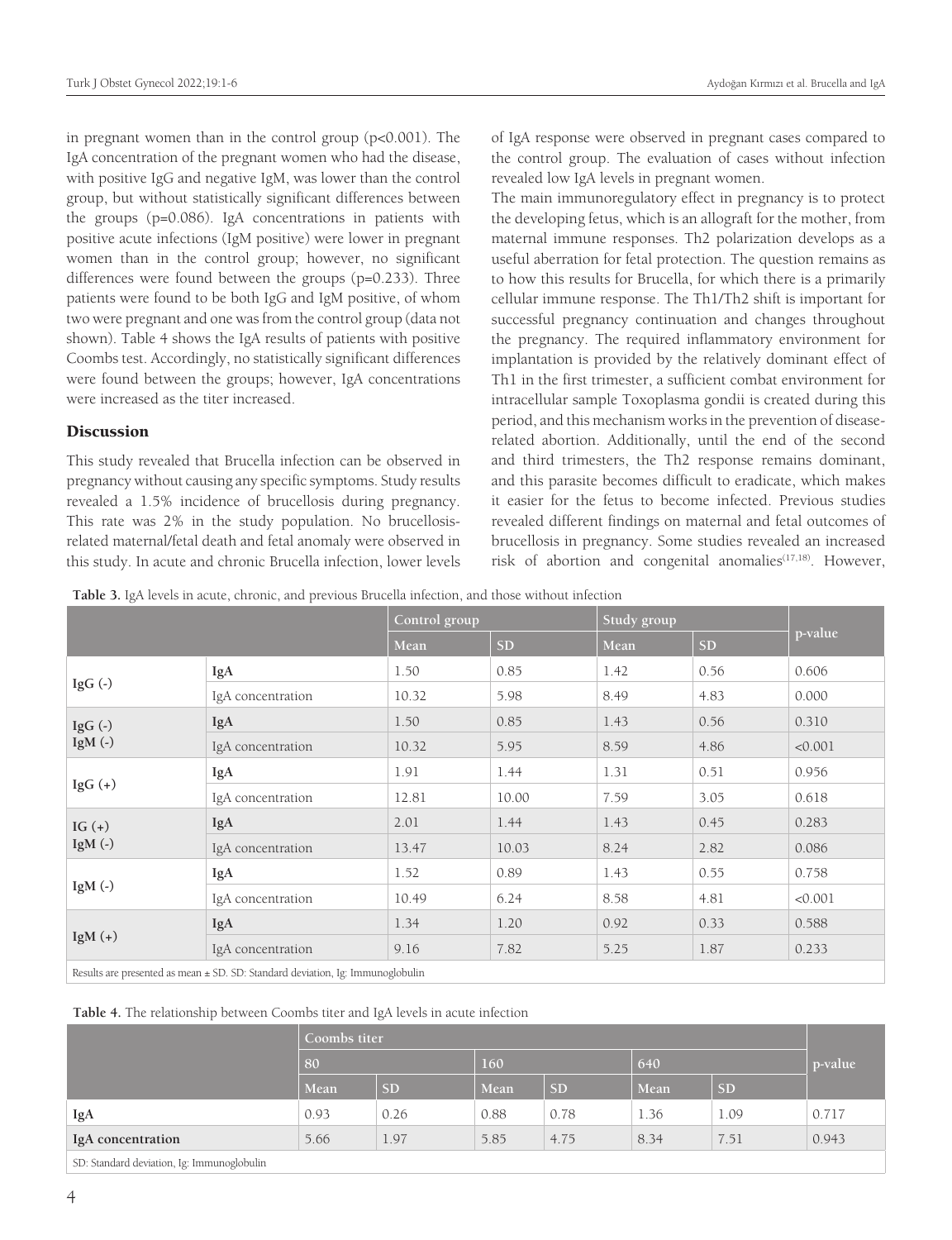evidence on the relationship between Brucella and abortion in the literature remains insufficient<sup>(19)</sup>, and brucellosis is estimated to cause fewer spontaneous abortions in humans than in animals due to the absence of Erythritol in the human placenta and fetus<sup>(20)</sup>. However, most studies lack a control group in their research designs. The current study revealed that total IgA levels and concentrations in the study group were lower than in the control group. Previous studies on Ig levels in pregnancy have revealed varying findings. Amino et al.<sup>(21)</sup> revealed that IgG, IgA, and IgM concentrations significantly decreases in the second and third trimesters, and the average values decrease in the second trimester as 18%, 13%, and 9%, respectively, and these findings were independent of maternal age, hyperemesis, ABO incompatibility, and the sex and weight of the baby at birth. Recent studies revealed that the change in IgA levels during pregnancy is "dynamic" $(22,23)$ . When the changes in brucellosis cases were examined in the current study, the IgA levels in individuals who had active Brucella infections during pregnancy were at lower levels than those who did not have Brucella infections, although these changes were not statistically significant. Similarly, lower IgA levels were found in pregnant women who had the infection compared to those who did not. Results revealed that the IgA levels significantly decreased in individuals who had Brucella infections during pregnancy. This decrease continued after the patients recovered from brucellosis, which indicates that Brucella infections affect mucosal immunity-related IgA levels. Additionally, IgA concentrations were found to increase with increasing Coombs titers. This may be related to the transmission of the infection through the gastrointestinal tract or to the altered immune response during pregnancy. A conducted study on rats to elucidate the response of Brucella infection in the human body revealed low-level and shortterm IgA antibodies in rats infected with Brucella abortus. Additionally, the study revealed that IgA antibody production is induced in infected rats, but its role in providing protection is unknown<sup> $(24)$ </sup>. In a study evaluated all Ig changes in acute and chronic brucella infection in the normal population, antibrucellosis IgG, IgM, IgA, IgE, IgG1 and IgG3 antibodies were increased in patients with acute brucellosis, while an increase in IgG, IgA, IgE and IgG4 was observed in patients with chronic brucellosis<sup>(25)</sup>.

Brucellosis in pregnancy is described as a condition that should be primarily considered in areas where it is endemic and in cases with continuous fever and vaginal bleeding; however, the current study revealed that the disease can also occur in completely asymptomatic individuals. The biggest limitation of this study is that functional changes in antibody concentrations could not be completely excluded, which was also a limitation for many similar studies on different populations using different immunoassays. However, this is the first study to include a control group to better understand brucellosis and changes in IgA levels during pregnancy.

## Conclusion

The changing immune response during pregnancy and the course of Brucella infection is unclearly known. The current study revealed lower levels of IgA response in pregnant cases with acute and chronic Brucella infection compared to the control group. This might be due to the relatively dominant effect of the inflammatory environment that Th1 is required for implantation in the first trimester. However, further studies with control groups are needed to examine the changing immune response and immunoglobulin levels in pregnancy. These studies can guide the evaluation and treatment of pregnancyrelated outcomes, especially in regions where Brucella is endemic.

# **Ethics**

**Ethics Committee Approval:** The study was approved by the Local Ethics Committee in Yozgat Bozok University Faculty of Medicine, with approval number 2017-KAEK-189\_2018.02.27\_01.

**Informed Consent:** Written consent from all participants were obtained.

**Peer-review:** Externally peer-reviewed.

#### **Authorship Contributions**

Concept: E.B., Design: D.A.K., E.B., Data Collection or Processing: E.Y.Ş., M.D.Ç., N.Y., Analysis or Interpretation: M.K., M.D.Ç., T.O., E.S.Y., Literature Search: D.A.K., Writing: D.A.K., E.B.

**Conflict of Interest:** No conflict of interest was declared by the authors.

**Financial Disclosure:** The authors declared that this study received no financial support.

#### References

- 1. Mantur BG, Amarnath SK, Shinde RS. Review of clinical and laboratory features of human brucellosis. Indian J Med Microbiol 2007;25:188-202.
- 2. Bosilkovski M, Krteva L, Dimzova M, Kondova I. Brucellosis in 418 patients from the Balkan Peninsula: exposure-related differences in clinical manifestations, laboratory test results, and therapy outcome. Int J Infect Dis 2007;11:342-7.
- 3. Poulou A, Markou F, Xipolitos I, Skandalakis PN. A rare case of Brucella melitensis infection in an obstetrician during the delivery of a transplacentally infected infant. J Infect 2006;53:39-41.
- 4. Mesner O, Riesenberg K, Biliar N, Borstein E, Bouhnik L, Peled N, et al. The many faces of human-to-human transmission of brucellosis: congenital infection and outbreak of nosocomial disease related to an unrecognized clinical case. Clin Infect Dis 2007;45:135-40.
- 5. Mantur BG, Mangalgi SS, Mulimani M. Brucella melitensis--a sexually transmissible agent? Lancet 1996;347:1763.
- 6. Wang W, Liao Q, Wu X, Hou S, Wang Y, Wu J, et al. Potential risk of blood transfusion-transmitted brucellosis in an endemic area of China. Transfusion 2015;55:586-92.
- 7. Yumuk Z, O'Callaghan D. Brucellosis in Turkey -- an overview. Int J Infect Dis 2012;16:228-35.